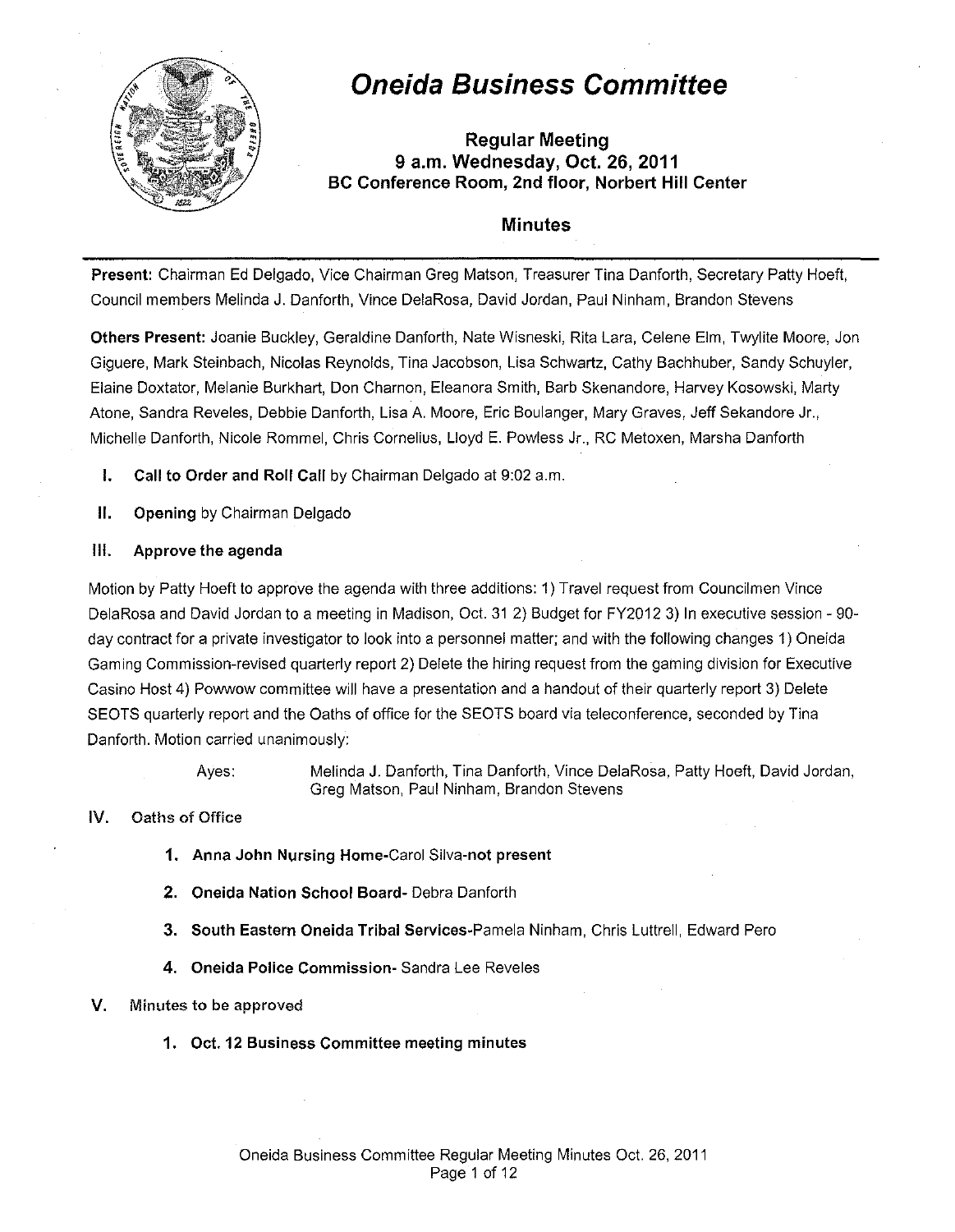Motion by Melinda **J.** Danforth to adopt the meeting minutes, striking her for the record on page 7 of 11, seconded by Paul Ninham. Motion carried unanimously:

> Ayes: Melinda J. Danforth, Tina Danforth, Vince DelaRosa, Patty Hoeft, David Jordan, Greg Matson, Paul Ninham, Brandon Stevens

#### **VI.** Resolutions

# **1. U.S. Department of Justice Coordinated Tribal Assistance grant**  Sponsor:Joanie Buckley/Cheryl Stevens

Motion by Paul Ninham to adopt resolution #10-26-11-A U.S. Department of Justice Coordinated Tribal Assistance grant, seconded by Melinda **J.** Danforth. Motion carried unanimously:

> Ayes: Melinda J. Danforth, Tina Danforth, Vince DelaRosa, Patty Hoeft, David Jordan, Greg Matson, Paul Ninham, Brandon Stevens

### **VII.** Board, Committee and Commission quarterly **reports**

#### **1. Oneida Gaming Commission**

Sponsor: Shirley Hill

Excerpt from Oct. 12: Motion by Vince DelaRosa to defer the Oneida Gaming Commission quarterly report to the Oct. 26 BC meeting, seconded by Paul Ninham. Motion carried unanimously.

Motion by Tina Danforth, to approve the Oneida Gaming Commission quarterly report, seconded by David Jordan. Motion carried unanimously:

Ayes: Melinda J. Danforth, Tina Danforth, Vince DelaRosa, Patty Hoeft, David Jordan, Greg Matson, Paul Ninham, Brandon Stevens

### **2. Oneida Nation Veterans Affairs Committee**

Sponsor: Chris J. Cornelius

Motion by Vince DelaRosa to accept the Oneida Nation Veterans Affairs Committee quarterly report, seconded by Tina Danforth. Motion carried unanimously:

> Ayes: Melinda **J.** Danforth, Tina Danforth, Vince DelaRosa, Patty Hoeft, David Jordan, Greg Matson, Paul Ninham, Brandon Stevens

#### **3. Oneida Personnel Commission**

Sponsor: Susan G. Daniels

Motion by David Jordan to accept the Oneida Personnel Commission quarterly report, seconded by Paul Ninham. Motion carried unanimously:

> Ayes: Melinda **J.** Danforth, Tina Danforth, Vince DelaRosa, Patty Hoeft, David Jordan, Greg Matson, Paul Ninham, Brandon Stevens

### **4. Oneida Arts Board**

Sponsor:Debra Fabian

Motion by Paul Ninham to accept the Oneida Arts Board quarterly report, seconded by Brandon Stevens. Motion carried unanimously: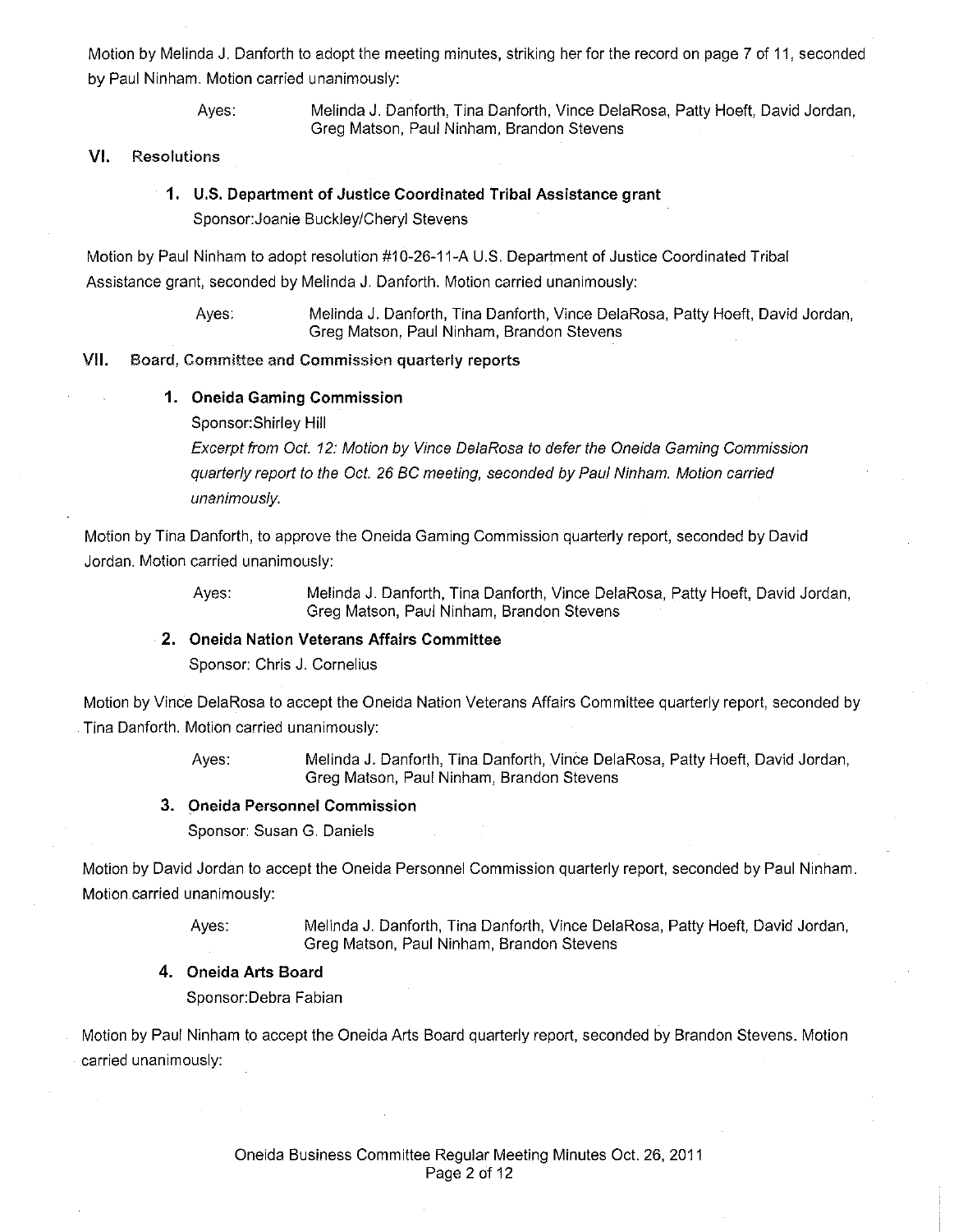- Ayes: Melinda J. Danforth, Tina Danforth, Vince DelaRosa, Patty Hoeft, David Jordan, Greg Matson, Paul Ninham, Brandon Stevens
- **5. Oneida Powwow Committee-no report**

Sponsor: Lloyd Powless

Motion by Paul Ninham to accept the Oneida Powwow Committee quarterly report, seconded by Tina Danforth. Motion carried unanimously:

> Ayes: Melinda **J.** Danforth, Tina Danforth, Vince DelaRosa, Patty Hoeft, David Jordan, Greg Matson, Paul Ninham, Brandon Stevens

# **6. South Eastern Oneida Tribal Services (SEOTS)-no report**

Sponsor: Jackie Zalim

# **VIII.** Standing Committees

# **A. Legislative Operating Committee- Council member Melinda J. Danforth, LOC Chair**

# **1, Oct. 5, 2011 LOC meeting minutes**

Motion by Melinda **J.** Danforth to approve the Oct. 5, 2011 LOG meeting minutes, seconded by Brandon Stevens. Motion carried unanimously:

> Ayes: Melinda J. Danforth, Tina Danforth, Vince DelaRosa, Patty Hoeft, David Jordan, Greg Matson, Paul Ninham, Brandon Stevens

# **2. Approve resolution: Reaffirming BC-9-14-94-B Prohibiting Severance Payments**

Motion by Melinda **J.** Danforth to approve resolution #1 0-26-11-B Reaffirming BC-9-14-94-B Prohibiting Severance Payments, seconded by Paul Ninham. Motion carried unanimously:

> Ayes: Melinda J. Danforth, Tina Danforth, Vince DelaRosa, Patty Hoeft, David Jordan, Greg Matson, Paul Ninham, Brandon Stevens

**3. Adopt resolution: Prohibiting Weapons on Tribal Public Property, including Tribal Buildings, Gaming and Retail Establishments, Facilities, Construction Sites, Vehicles and at Tribally Sponsored Events** 

Excerpt from Sept. 28: Motion by Melinda J. Danforth to forward the concealed weapon law to the Legislative Operating Committee and that a final recommendation be brought back to the Business Committee at the Oct. 26, 2011 BC meeting, noting that the law goes into effect Nov. 1, 2011, seconded by Vince DelaRosa. Motion carried unanimously.

Motion by Vince DelaRosa to adopt resolution #10-26-11-C Prohibiting Weapons on Tribal Public Property, including Tribal Building, Gaming and Retail Establishments, Facilities, Construction Sites, Vehicles and at Tribally Sponsored Events, seconded by Paul Ninham. Motion carried unanimously:

> Ayes: Melinda J. Danforth, Tina Danforth, Vince DelaRosa, Patty Hoeft, David Jordan, Greg Matson, Paul Ninham, Brandon Stevens

**4. GTC 1 0-day notice policy-Approve forwarding the attached memo, resolution, statement of effect and draft laws to the GTC for consideration at the Nov. 21, 2011 meeting** 

Motion by Vince DelaRosa to advance the resolution with the amendment to the last whereas in the resolution, which should read "It has been determined that a simple majority vote to overrule previous past motions or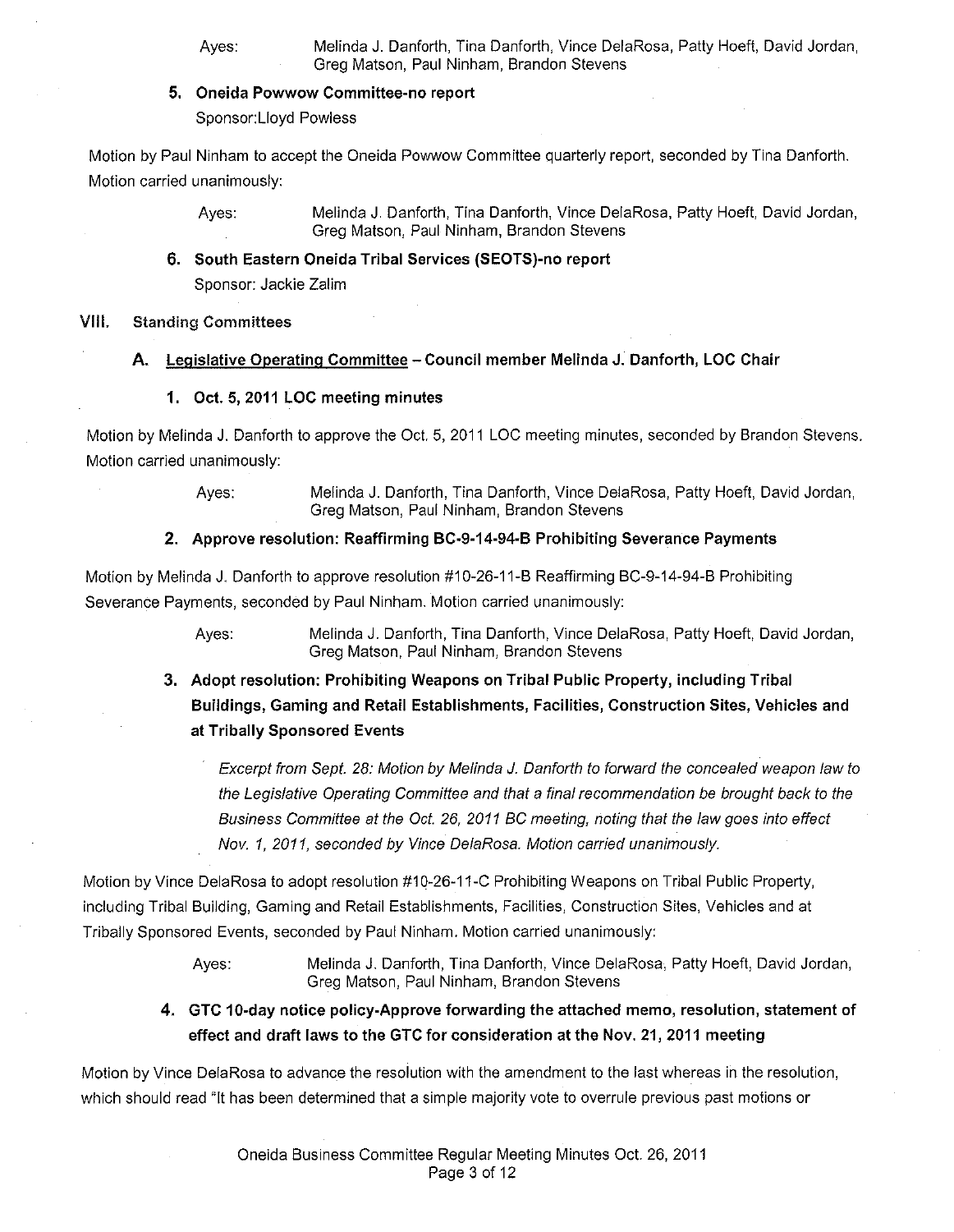resolutions, is more consistent with the Tribe's traditions of weighing the rights and responsibilities of all Tribal members equally" and to strike the word desirable, seconded by David Jordan. Motion failed with one abstention and four oppositions:

| Vince DelaRosa, Patty Hoeft, David Jordan                                                                                                                                                                                                                                                                                                                                                                                                                                                                                                                                                                                                                                                                                                                                                                                                    |
|----------------------------------------------------------------------------------------------------------------------------------------------------------------------------------------------------------------------------------------------------------------------------------------------------------------------------------------------------------------------------------------------------------------------------------------------------------------------------------------------------------------------------------------------------------------------------------------------------------------------------------------------------------------------------------------------------------------------------------------------------------------------------------------------------------------------------------------------|
| Greg Matson                                                                                                                                                                                                                                                                                                                                                                                                                                                                                                                                                                                                                                                                                                                                                                                                                                  |
| Melinda J. Danforth, Tina Danforth, Paul Ninham, Brandon Stevens                                                                                                                                                                                                                                                                                                                                                                                                                                                                                                                                                                                                                                                                                                                                                                             |
| Vince Delarosa stated it's clearly obvious we have been misapplying a two-thirds<br>majority for many, many years in GTC and others locations, mostly GTC. Chief<br>council House actually kind of outlined at the LOC meeting how there was just an<br>error in how we have been applying Robert's Rules of order as it relates to two-<br>thirds majority. There was an oversight, there was a misunderstanding and this<br>got advanced somehow and we've been doing it for a long time and it's just not<br>an appropriate standard. For amending a constitution? Yes. But for amending<br>simple policy work that impacts the lives of folks in positive manners, it's not a<br>standard that we need to bear. I support this majority movement, which is the<br>appropriate movement towards advancing policy on behalf of the people. |
| Brandon Stevens stated I'm in agreement with the resolution, but I know the<br>discussion will come up on what pieces of legislation need more protection than<br>others, like the constitution. Perhaps the judiciary, that's another discussion but<br>to require changing those documents, I would feel would be two-thirds vote to<br>change and the judiciary is up for discussion, but I think constitution is definitely<br>one of those ones we need to protect.                                                                                                                                                                                                                                                                                                                                                                     |
| Accountable to alternative contract                                                                                                                                                                                                                                                                                                                                                                                                                                                                                                                                                                                                                                                                                                                                                                                                          |

### **5. Current judiciary status**

Motion by Patty Hoeft to accept the report on the current judiciary status as FYI, seconded by Vince DelaRosa. Motion carried with one abstention:

Ayes:

Melinda J. Danforth, Vince DelaRosa, Patty Hoeft, David Jordan, Greg Matson, Paul Ninham, Brandon Stevens

Abstained: Tina Danforth

- **B. Finance Committee**
- **C. Community Development Planning Committee CCDPC)**
- **D. Quality of Life**
- IX. Travel
	- **A. Travel reports**
	- **B. Travel requests** 
		- **1. Wisconsin Tribal Consultation meeting, Nov. 15, 2011, St. Croix, WI**  Sponsor: Ed Delgado

Motion by Tina Danforth to approve the travel request for Chairman Delgado and a representative from the health division, seconded Paul Ninham. Motion carried unanimously:

> Ayes: Melinda J. Danforth, Tina Danforth, Vince DelaRosa, Patty Hoeft, David Jordan, Greg Matson, Paul Ninham, Brandon Stevens

**2. Poverty Matters Conference, Nov. 15-16, 2011, Chula Vista, WI**  Sponsor: David Jordan, Vince Delarosa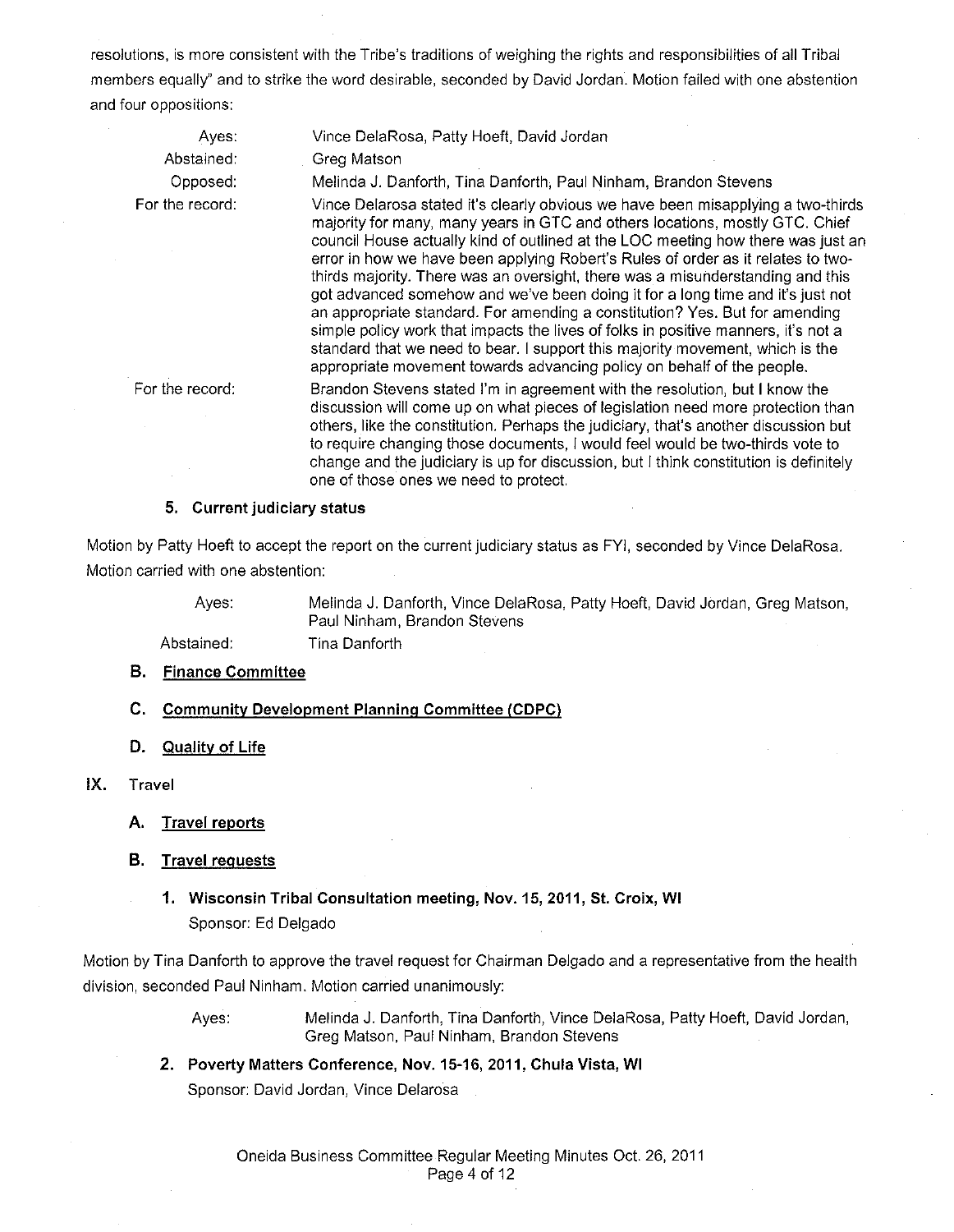Motion by Patty Hoeft to approve the travel request, seconded by Brandon Stevens. Motion carried unanimously:

Ayes: Melinda J. Danforth, Tina Danforth, Vince DelaRosa, Patty Hoeft, David Jordan, Greg Matson, Paul Ninham, Brandon Stevens

3. Federal/State Indian Policy briefing workshop, Oct. 31, Madison, Wi Sponsor: Vince DelaRosa

Motion by Patty Hoeft to approve the travel request, seconded by Brandon Stevens.Motion carried unanimously:

Ayes: Melinda J. Danforth, Tina Danforth, Vince DelaRosa, Patty Hoeft, David Jordan, Greg Matson, Paul Ninham, Brandon Stevens

### X. General Tribal Council

1. Petitioner Madelyn Genskow: Require Oneida Appeals Commission officers to be determined by highest number of votes candidates receive in General Election Sponsor: Patty Hoeft

Motion by Tina Danforth to have the Secretary's office to bring back a recommend date at the Nov. 9 BC meeting, seconded by Vince DelaRosa. Motion carried with one abstention:

Ayes: Abstained: Melinda J. Danforth, Tina Danforth, Vince DelaRosa, Patty Hoeft, Greg Matson, Paul Ninham, Brandon Stevens David Jordan

### XI. Follow-ups/BC directives

- 1. Approve 3-year strategic vision "In 3 years, this OBC will aggressively grow the Oneida Indian Reservation as a beautiful, vibrant community where hundreds of additional Oneida families live."
	- Sponsor: Ed Delgado

Motion by Tina Danforth to approve the 3-year strategic vision, seconded by Vince DelaRosa. Motion carried unanimously:

- Ayes: Melinda J. Danforth, Tina Danforth, Vince DelaRosa, Patty Hoeft, David Jordan, Greg Matson, Paul Ninham, Brandon Stevens
- XII. Continuing FY2012 budget spending exceptions (BC Resolution 07-27-11-A .... Expenditures in the following areas will be postponed unless approved by the Business Committee: 1. Technology sets asides and implementation, 2. CIP, 3. Capital Expenditures, 4. Sponsorships, projects and special events such as conferences, workshops, etc., Posting of all vacant positions)
	- A. Sponsorships, Projects and Special Events Exceptions
		- 1. Wisconsin Indian Veterans Association (WIVA) request for \$1,500 for the Oneida Veterans Day event Sponsor:Ed Delgado

Motion by Vince DelaRosa to defer to the finance committee, seconded by Tina Danforth. Motion carried unanimously: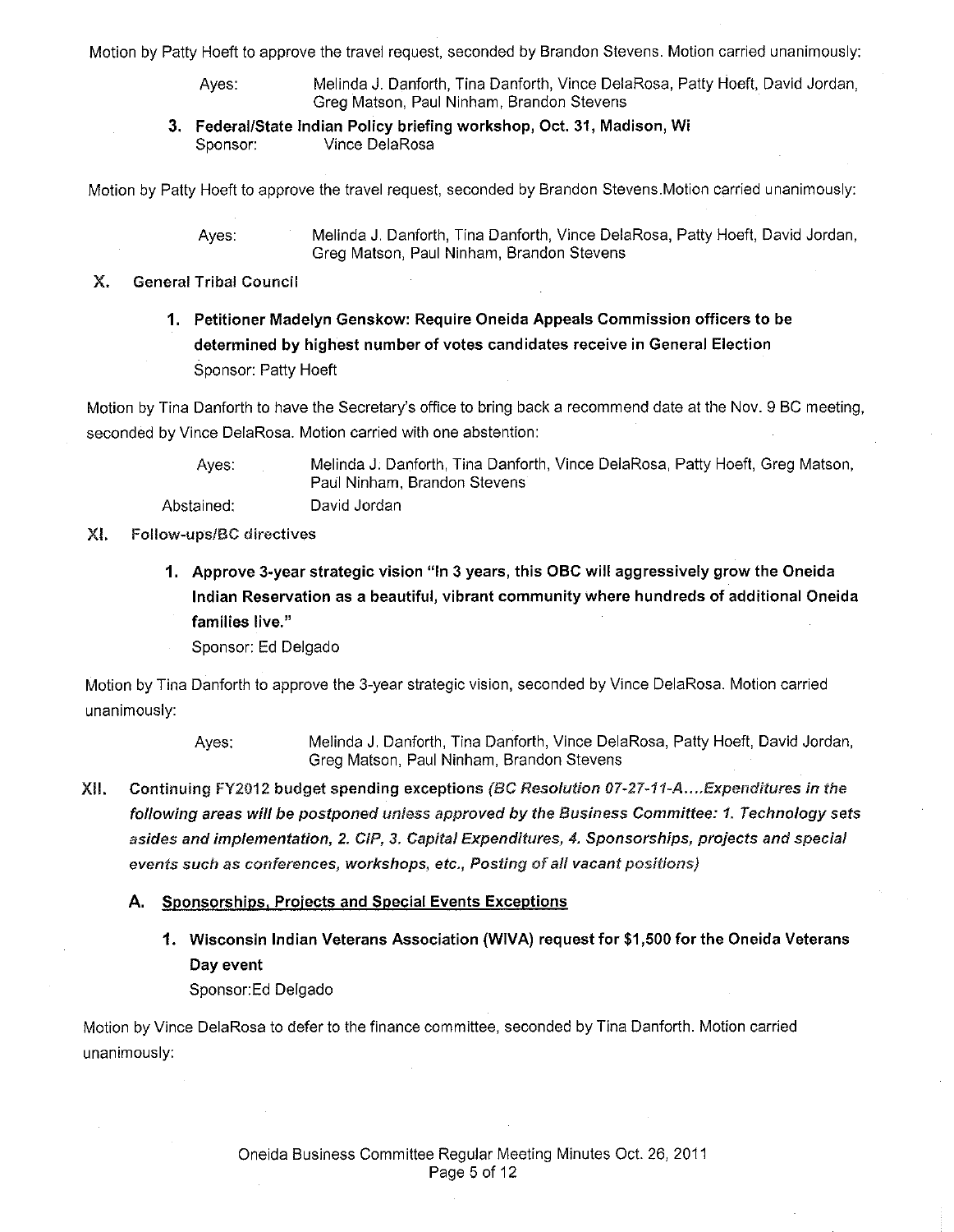### **B. Travel Request Exceptions**

**1. Governmental Services- Beth Bashara to National Native Arts Convening, Nov.** 3-6, **2011, Portland, OR** 

Sponsor: Don White, Governmental Services division director

Motion by Patty Hoeft to approve the travel request, seconded by Paul Ninham. Motion carried with one abstention:

> Ayes: Tina Danforth, Vince DelaRosa, Patty Hoeft, David Jordan, Greg Matson, Paul Ninham

Abstained: Melinda J. Danforth

Excused: Brandon Stevens

**2. Governmental Services- Shannon Steif and Cindy Young to Association of Experiential Education Conference, Nov.** 3-6, **2011, Jacksonville, FL**  Sponsor: Don White, Governmental division director

Motion by Tina Danforth to deny the travel request. Motion failed with no second.

Motion by Paul Ninham to approve one of the two travelers for the conference, seconded by Melinda J. Danforth. Motion carried with one opposition:

| Aves:      | Melinda J. Danforth, Vince DelaRosa, Patty Hoeft, David Jordan, Greg Matson,<br>Paul Ninham. |
|------------|----------------------------------------------------------------------------------------------|
| Opposed: . | Tina Danforth.                                                                               |
| Excused:   | <b>Brandon Stevens</b>                                                                       |

**3. Comprehensive Health Division- Jon Giguere to Ortho-Ciinical Virtros 5.1 Analyzer training, Nov. 6-10,2011 and Dec. 4-9,2011, Rochester, NY Sponsor:** Debra Danforth, Comprehensive Health co-division director

Motion by Paul Ninham to approve the travel, seconded by Tina Danforth. Motion carried unanimously:

Ninham, Brandon Stevens

Ayes: Tina Danforth Vince DelaRosa, Patty Hoeft, David Jordan, Greg Matson, Paul

Excused: Melinda J. Danforth

**4. Internal Audit- Jonathan Foster to internal auditor training, Nov. 9-11, 2011, Madison, WI**  Sponsor: Donna Christensen, Interim Internal Audit director

Motion by Brandon Stevens to approve the travel request, seconded by David Jordan. Motion carried with one abstention:

| Aves:      | Vince DelaRosa, Patty Hoeft, David Jordan, Greg Matson, Paul Ninham,<br><b>Brandon Stevens</b> |
|------------|------------------------------------------------------------------------------------------------|
| Abstained: | Tina Danforth                                                                                  |
| Excused:   | Melinda J. Danforth                                                                            |

**5. Comprehensive Health Division -Tina Jacobsen, Sarah Phillips, Stefanie Reinke, Brandon Wisneski to mandatory meeting for Special Diabetes Program for Indians (SDPI) Diabetes Prevention Program, Nov. 15-16,2011, Albuquerque, NM** 

Sponsor: Debra Danforth, Comprehensive Health co-division director.

Motion by Vince DelaRosa to approve the travel request, seconded by Paul Ninham. Motion carried unanimously:

Ayes: Tina Danforth, Vince DelaRosa, Patty Hoeft, David Jordan, Greg Matson, Paul Ninham, Brandon Stevens

Excused: Melinda J. Danforth

**6. Comprehensive Health Division - Retro-approve Tina Jacobsen and Stefanie Reinke to Bemidji Area IHS director awards ceremony, Oct. 20-22, 2011, Bemidji, MN**  Sponsor: Debra Danforth, Comprehensive Health co-division director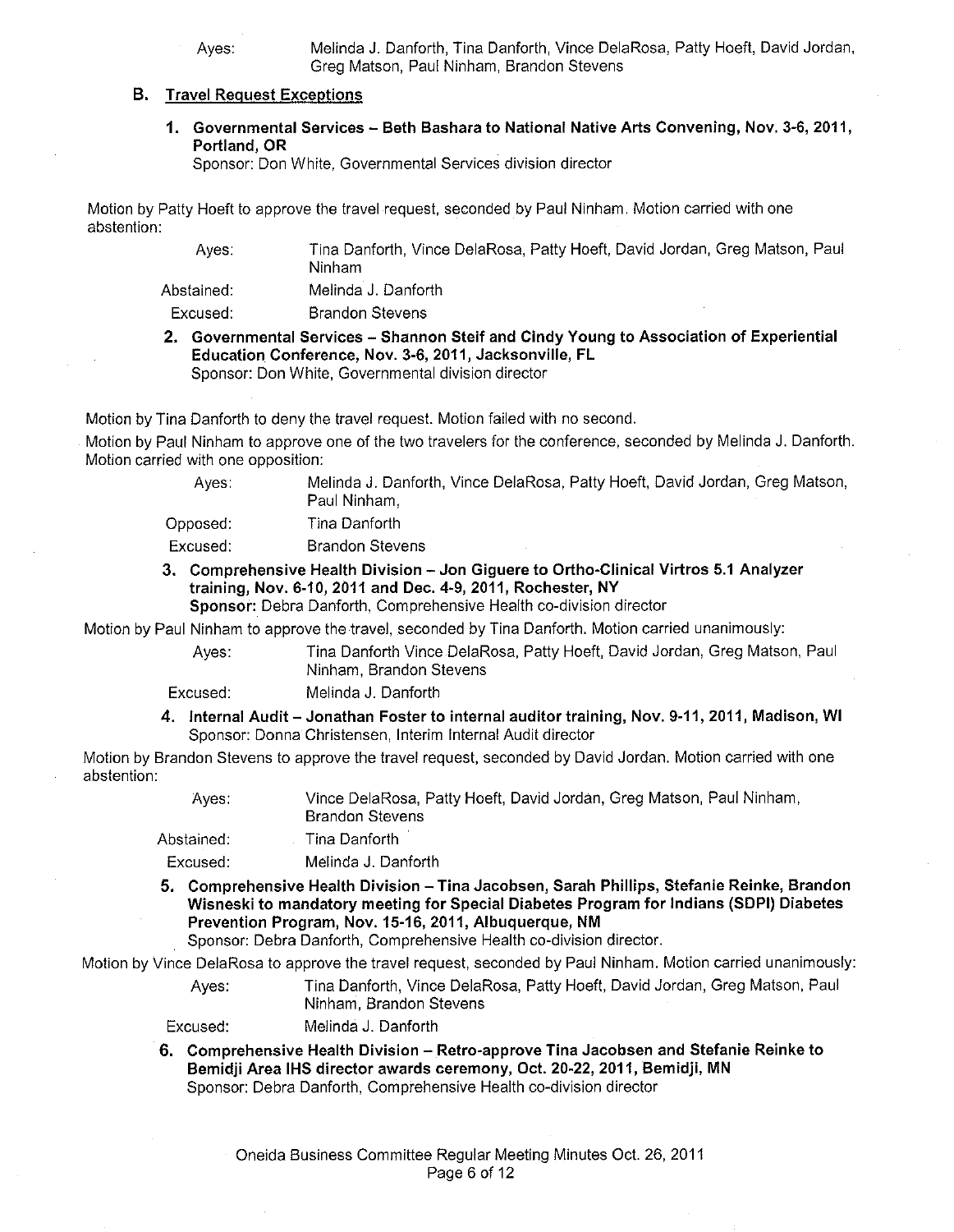Motion by Paul Ninham to approve the travel request, seconded by Brandon Stevens. Motion carried unanimously:

> Ayes: Tina Danforth, Vince DelaRosa, Patty Hoeft, David Jordan, Greg Matson, Paul Ninham, Brandon Stevens

Excused: Melinda J. Danforth

### **7. Land Management- Retro-approve Carla Clark, Sheila Huff, Sandra Wondra to Realty Trust Asset Accounting Management System (T AAMS) Encoder training, Oct. 24-28, 2011, Ashland, WI**

Sponsor: Fred Muscavitch, Land Management division director

Motion by David Jordan to retro-approve the travel request, seconded by Patty Hoeft. Motion carried unanimously:

Ayes:

Tina Danforth, Vince DelaRosa, Patty Hoeft, David Jordan, Greg Matson, Paul Ninham, Brandon Stevens

Excused:

Melinda J. Danforth

### **C. 2012 Hiring Requests Exceptions**

### **1. Governmental Services Division, Don White, division director**

# **a. Child/Teen Advocate, Children and Family Services Department**

Motion by Tina Danforth to support the hiring request, seconded by Greg Matson. Motion carried with two abstentions and one opposition:

Ayes: Tina Danforth, Patty Hoeft, David Jordan, Greg Matson, Brandon Stevens

Abstained: Melinda J. Danforth, Paul Ninham

Opposed: Vince DelaRosa

### **b. Child Support Technical Specialist, Social Services Child Support Department**

Motion by Tina Danforth to support the request, seconded by Brandon Stevens. Motion carried unanimously:

Ayes: Melinda J. Danforth, Tina Danforth, Vince DelaRosa, Patty Hoeft, David Jordan, Greg Matson, Paul Ninham, Brandon Stevens

### **c. 2 half-time Museum Gift Shop Coordinators, Oneida Museum**

Motion by Patty Hoeft to approve the request, seconded by Tina Danforth. Motion carried with one abstention:

- 
- Ayes: Tina Danforth, Vince DelaRosa, Patty Hoeft, David Jordan, Greg Matson, Paul Ninham, Brandon Stevens

Abstained: Melinda J. Danforth

For the record: Tina Danforth stated my approval on this position because this area does generate revenue and it does have grant funding that will recover the cost for these positions.

### **d. Maintenance Supervisor, Elderly Services Department**

Motion by David Jordan to approve the request, seconded by Greg Matson. Motion carried unanimously:

Ayes: Melinda J. Danforth, Tina Danforth, Vince DelaRosa, Patty Hoeft, David Jordan, Greg Matson, Paul Ninham, Brandon Stevens

### **2. Internal Services Division, Joanie Buckley, division director**

**a. Desktop Support Specialist Trainee, MIS Department** 

**b. Full-time Desktop Support Specialist I, MIS Department** 

### **c. Client Server Computer Programmer, MIS Department**

Motion by Tina Danforth to allow for a transfer for Tribal member only posting for the three positions and that a report be brought back in thirty days as a status of the hiring process; relative to those considerations, seconded by Melinda J. Danforth. Motion carried with a vote from Chairman Delgado breaking the tie:

| Ayes: | Melinda J. Danforth, Tina Danforth, Paul Ninham, Ed Delgado |  |
|-------|-------------------------------------------------------------|--|
|-------|-------------------------------------------------------------|--|

Opposed: Patty Hoeft, Vince DelaRosa Greg Matson

Abstained: David Jordan, Brandon Stevens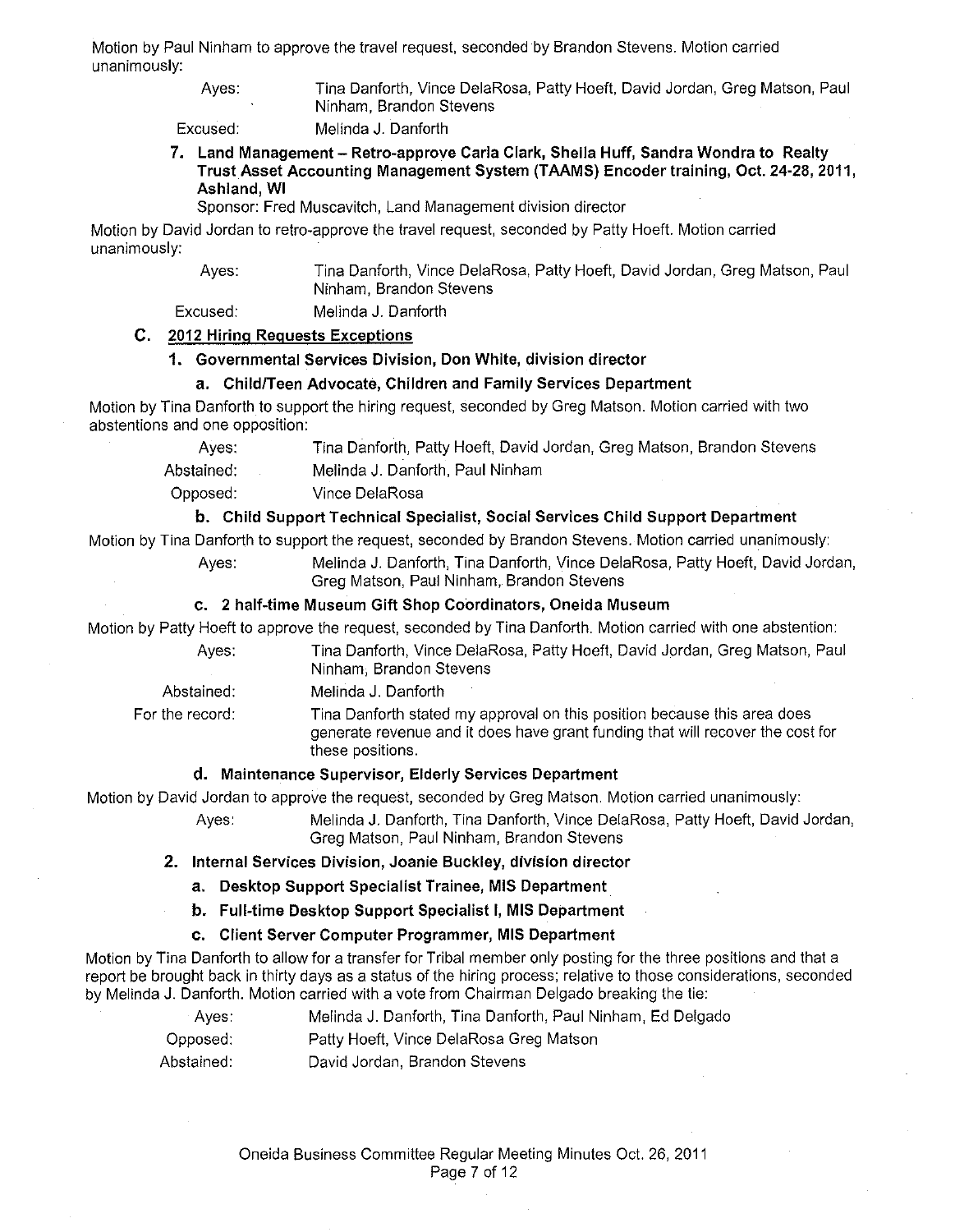| For the record: | Vince DelaRosa stated my concerns are many, I look forward to talking to you; I<br>hope we can get some written reports. I am really interested in the evolution of<br>technology-based platforms such as even cloud computing. I've done a little bit of<br>research on that and I just see that there are fundamental changes that we have<br>to have here now. So instead of adding staff I would like to have that type of<br>dialogue first until we figure out where we are going. So hopefully you have that<br>type of vision and you're going to bring reports forward that will look into those<br>types of platforms and other things that we can utilize to better reach out to our<br>Tribal members and service the employee base here. Hopefully you got some<br>sort of report along those lines that the council can look at, but I'll make a formal<br>request. |
|-----------------|-----------------------------------------------------------------------------------------------------------------------------------------------------------------------------------------------------------------------------------------------------------------------------------------------------------------------------------------------------------------------------------------------------------------------------------------------------------------------------------------------------------------------------------------------------------------------------------------------------------------------------------------------------------------------------------------------------------------------------------------------------------------------------------------------------------------------------------------------------------------------------------|
| For the record: | Brandon stated I abstained only because these requests are becoming more and<br>more apparent that these are day-to-day decisions and we, as we go through<br>reorganization we really need to start pushing that a little further, since that is our<br>direction and pushing these back on to the division directors to make that<br>decision and for the committee to just receive the reports, accept it and then if we<br>disagree on their decisions then that's how we act appropriately. Rather than<br>making these decisions.                                                                                                                                                                                                                                                                                                                                           |
| For the record: | Tina Danforth stated these are procedural exceptions and that is the only reason<br>why they are being addressed. We are not addressing them because they are<br>day-to-day. Thank you.                                                                                                                                                                                                                                                                                                                                                                                                                                                                                                                                                                                                                                                                                           |
|                 | Motion by Tina Danforth to recess for lunch until 1:30 p.m., seconded by David Jordan. Motion approved with one                                                                                                                                                                                                                                                                                                                                                                                                                                                                                                                                                                                                                                                                                                                                                                   |
| opposition:     |                                                                                                                                                                                                                                                                                                                                                                                                                                                                                                                                                                                                                                                                                                                                                                                                                                                                                   |
| Ayes:           | Tina Danforth, Vince DelaRosa, Patty Hoeft, David Jordan, Greg Matson, Paul<br>Ninham, Brandon Stevens                                                                                                                                                                                                                                                                                                                                                                                                                                                                                                                                                                                                                                                                                                                                                                            |
| Opposed:        | Melinda J. Danforth                                                                                                                                                                                                                                                                                                                                                                                                                                                                                                                                                                                                                                                                                                                                                                                                                                                               |
|                 | Motion by Patty Hoeft to reconvene at 1:34 p.m., seconded by David Jordan. Motion carried unanimously:                                                                                                                                                                                                                                                                                                                                                                                                                                                                                                                                                                                                                                                                                                                                                                            |
| Ayes:           | Patty Hoeft, David Jordan, Greg Matson, Paul Ninham, Brandon Stevens                                                                                                                                                                                                                                                                                                                                                                                                                                                                                                                                                                                                                                                                                                                                                                                                              |
| Excused:        | Melinda J. Danforth, Tina Danforth, Vince DelaRosa                                                                                                                                                                                                                                                                                                                                                                                                                                                                                                                                                                                                                                                                                                                                                                                                                                |
|                 | 3. Comprehensive Health Division, Debra Danforth, co-division director                                                                                                                                                                                                                                                                                                                                                                                                                                                                                                                                                                                                                                                                                                                                                                                                            |
|                 | a. 2 full-time Certified Medical Assistants, Oneida Health Center                                                                                                                                                                                                                                                                                                                                                                                                                                                                                                                                                                                                                                                                                                                                                                                                                 |
|                 | Motion by Brandon Stevens to accept the division directors' report as FYI, seconded by Paul Ninham. Motion                                                                                                                                                                                                                                                                                                                                                                                                                                                                                                                                                                                                                                                                                                                                                                        |

carried unanimously:

Ayes: Tina Danforth, Patty Hoeft, David Jordan, Greg Matson, Paul Ninham, Brandon Stevens

Excused: Melinda J. Danforth, Vince DelaRosa

# **4. Development Division, Butch Rentmeester, division director**

### **a. GIS Specialist, GIS Department**

Motion by Patty Hoeft to approve the request, seconded by David Jordan. Motion carried unanimously:

Ayes: Melinda J. Danforth, Tina Danforth, Vince DelaRosa, Patty Hoeft, David Jordan, Greg Matson, Paul Ninham, Brandon Stevens

### **5. Police Department, Rich VanBoxtel, Oneida Police Department Chief**

### **a. Sergeant, Police Department**

### **b. Dispatcher, Police Department**

Motion by David Jordan to approve the request, seconded by Brandon Stevens. Motion carried with one opposition:

| Aves:             | Melinda J. Danforth, Vince DelaRosa, Patty Hoeft, David Jordan, Greg Matson,<br>Paul Ninham, Brandon Stevens                                                     |
|-------------------|------------------------------------------------------------------------------------------------------------------------------------------------------------------|
| Opposed:          | Tina Danforth                                                                                                                                                    |
| For the record: . | Tina Danforth stated she is opposing because our budgetary considerations are<br>to reduce the labor pool and I think even though it would be something that you |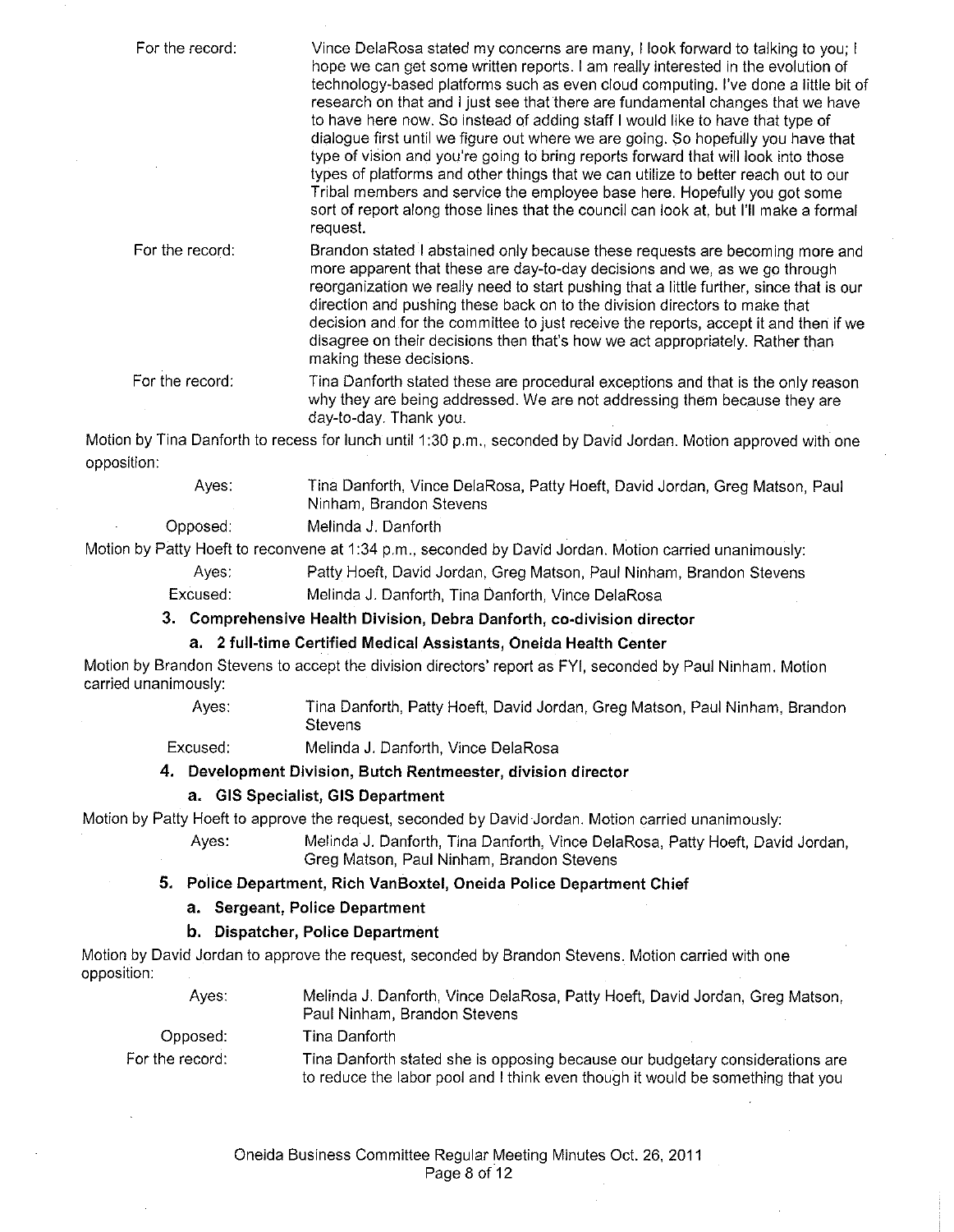want to have, it's not a necessity to the extent that service would be discontinued.

### **6. Legislative Reference Office, Melinda J. Danforth, LOC Chairwoman**

### **a. Senior Staff Attorney, Legislative Reference Office (LRO)**

Motion by Vince DelaRosa to accept the request, seconded by Brandon Stevens. Motion carried unanimously:

Ayes: Melinda J. Danforth, Tina Danforth, Vince DelaRosa, Patty Hoeft, David Jordan, Greg Matson, Paul Ninham, Brandon Stevens

- **7. Gaming Division, Louise Cornelius, Gaming General Manager-Deleted a. Executive Casino Host, Gaming**
- XIII. New Business/Requests
- **XIV.** Additions

#### **1. Approval of the Budget for Nov. 21 GTC meeting**

Motion by Tina Danforth to approve the budget to be forwarded to the General Tribal Council as presented in the draft that was provided today, seconded by Vince DelaRosa. Motion carried with two abstentions:

Ayes:

Abstained: For the record:

Tina Danforth, Vince DelaRosa, Patty Hoeft, David Jordan, Greg Matson, Paul Ninham

Melinda J. Danforth, Brandon Stevens

Vince DelaRosa stated I am in support of moving the budget forward and I am in agreement with advancing a basic budget forward until such time as we hear from the Division Directors (DD) and formulate our final restructuring plans after review of the DD's plans and reports.

I would note, the finance personnel of the tribe and all of management have worked hard over the last few months, along with the new Oneida Business Committee (OBC) to get to a balanced budget to the General Tribal Council (GTC) and I want to move the budget forward.

If we look at where we were at in the beginning of this budget cycle, over the last few years we as a tribe have had an extreme difficulty in keeping operational costs in line with fiscal year FY 2011 through 2013 revenue projections. However, over the last few months and during this budget cycle we have come a long way. In fact, it was reported by the Tribal Treasurer her September 2010 Executive Summary, that "both the 2012 and FY2013 [budgets] had projected to have deficit balances of -\$34,680,688 and -\$12,900,899 respectively", and today we have largely arrested these projected spending deficits. Likewise, the Treasurer and her staff, along with the OBC and management have done a good job of getting to a balanced budget. It is for all those foregoing reasons that I support moving the budget forward while acknowledging that moving forward we have financial risks and challenges that we still have to address. I am confident we can meet some of those challenges while also creating room in future budgets for a higher level of programmatic activity as we move forward, with housing being one of the biggest initiatives which we need to address.

For the record:

Tina would just like to thank the committee and the finance department staff for their diligence, their patience and their hard work on putting together this budget; especially during a transition period. Every time the BC made a decision on the budget, my staff went back and reworked the budget. So they were almost daily for three weeks changing the numbers of this budget and I appreciate all of their hard work. Thank you.

Amendment to the motion to strike Native American Bank contribution from the budget, seconded by PauiNinham. Amendment fails with four oppositions and one abstentions:

> Ayes: Melinda J. Danforth, Paul Ninham, Brandon Stevens Opposed: Tina Danforth, Vince DelaRosa, David Jordan, Patty Hoeft

> > Oneida Business Committee Regular Meeting Minutes Oct 26, 2011 Page 9 of 12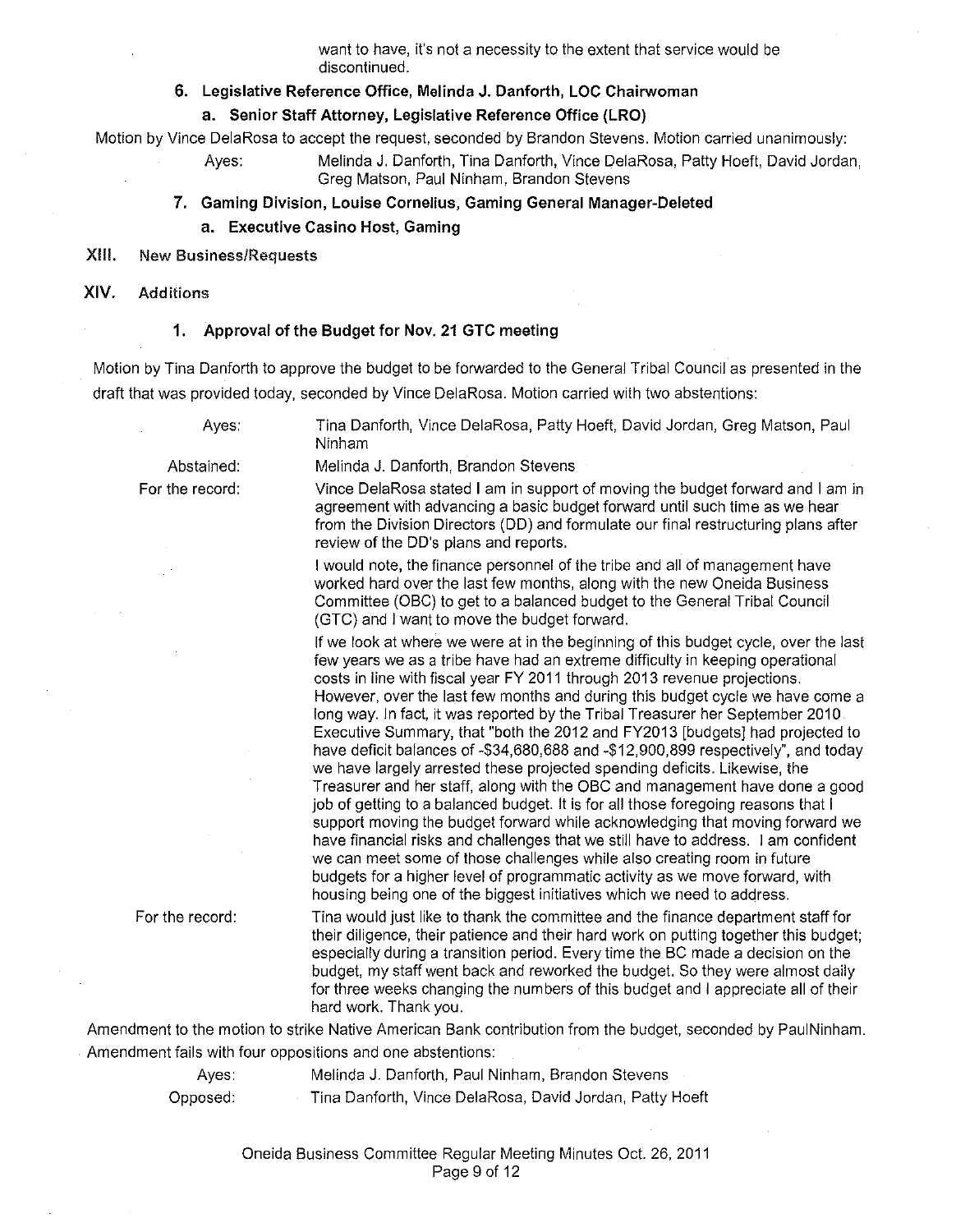For the record: Greg wants to state why abstained on the amendment and it was based upon, I feel the GTC has a right to make that decision based upon information given at the regular budget meeting. The *vote* of support to *move* the budget forward to reflect the same, this is a GTC action that needs to be approved.

XV. Action in open session on items from Executive Session Discussion meeting **of Oct.** 25, 2011

#### **A. Executive Managers reports**

# **1. New York land claims settlement/negotiations update with Oneida Land Claims Commission·**

Motion by Patty Hoeft to direct the Chairman and the treasurer to bring back to the committee, a proposal on how to pursue next steps with the New York Land Claims, seconded by Vince DelaRosa. Motion carried with one abstention:

| Ayes: | Melinda J. Danforth, Vince DelaRosa, Patty Hoeft, David Jordan, Greg Matson, |
|-------|------------------------------------------------------------------------------|
|       | Paul Ninham, Brandon Stevens                                                 |

Abstained: Tina Danforth

Motion by Patty Hoeft to accept the verbal report as FYI, seconded by Vince DelaRosa. Motion carried unanimously:

> Ayes: Melinda J. Danforth, Tina Danforth, Vince DelaRosa, Patty Hoeft, David Jordan, Greg Matson, Paul Ninham, Brandon Stevens

#### **2. Chief Financial Officer bi-monthly report**

Motion by Patty Hoeft to accept the report, seconded by Brandon Stevens. Motion carried unanimously:

Ayes: Melinda J. Danforth, Tina Danforth, Vince DelaRosa, Patty Hoeft, David Jordan, Greg Matson, Paul Ninham, Brandon Stevens

#### **3. Chief Counsel report**

Motion by Melinda J. Danforth to accept the report on the status of the constitutional amendments and to direct a follow-up report on the next Oneida Business Committee agenda, seconded by Paul Ninham. Motion carried unanimously:

> Ayes: Melinda J. Danforth, Tina Danforth, Vince DelaRosa, Patty Hoeft, David Jordan, Greg Matson, Paul Ninham, Brandon Stevens

Abstained:

Tina Danforth

Motion by Melinda J. Danforth to have the Chair send notice of the Hobart workshop to Wisconsin Tribal leaders, seconded by Paul Ninham. Motion carried unanimously:

Ayes: Melinda J. Danforth, Tina Danforth, Vince DelaRosa, Patty Hoeft, David Jordan, Greg Matson, Paul Ninham, Brandon Stevens

#### **B. Audit Committee**

### **C. Follow-ups/BC directives**

### **1. Federal Lobbyist status**

Sponsor:Bill Gollnick

Excerpt from Sept. 28: Motion by Melinda *J.* Danforth to accept the proposed concepts surrounding the revamp of the Federal lobbyist and request that the Legislative Affairs Director bring back a final proposal at the Oct. 26, 2011 BC meeting, seconded by Brandon Stevens. Motion carried unanimously.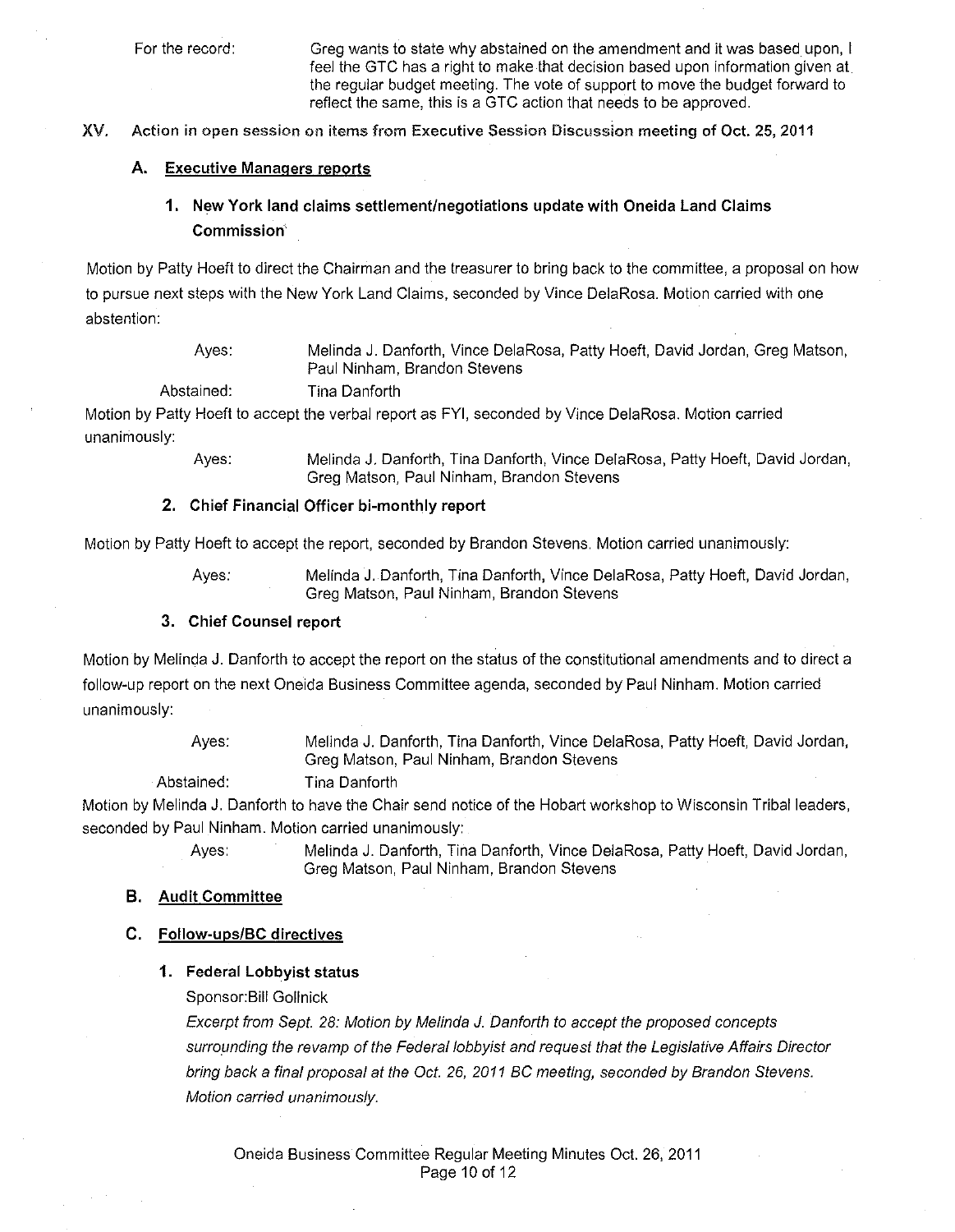Motion by Patty Hoeft to approve the contract with the new Federal Lobbyist contract, seconded by Vince DelaRosa. Motion carried unanimously:

> Ayes: Melinda J. Danforth, Tina Danforth, Vince DelaRosa, Patty Hoeft, David Jordan, Greg Matson, Paul Ninham, Brandon Stevens

Motion by Brandon Stevens to approve proposal option number two and to have the Chair and Treasurer work with HRD to implement the proposal, seconded by Paul Ninham. Motion carried unanimously:

> Ayes: Melinda J. Danforth, Tina Danforth, Vince DelaRosa, Patty Hoeft, David Jordan, Greg Matson, Paul Ninham, Brandon Stevens

Motion by Brandon Stevens to have Legislative affairs director bring back a legislative action plan within two months, seconded by Melinda J. Danforth. Motion carried unanimously:

> Ayes: Melinda J. Danforth, Tina Danforth, Vince DelaRosa, Patty Hoeft, David Jordan, Greg Matson, Paul Ninham, Brandon Stevens

### **D. New Business/Requests**

**1, Approve to extend Bank of America Merrill Lynch credit agreement for 30 days**  Sponsor: Larry Barton

Motion by Patty Hoeft to approve the credit agreement and it contains a limited waiver of sovereign immunity, seconded by David Jordan. Motion carried unanimously:

> Ayes: Melinda J. Danforth, Tina Danforth, Vince DelaRosa, Patty Hoeft, David Jordan, Greg Matson, Paul Ninham, Brandon Stevens

# **2, Pardon Resolution-Kenton King**

Sponsor: Patty Hoeft

Motion by Paul Ninham to adopt the resolution to grant a pardon to Kenton King, seconded by Vince DelaRosa. Motion carried unanimously:

> Ayes: Melinda J. Danforth, Tina Danforth, Vince DelaRosa, Patty Hoeft, David Jordan, Greg Matson, Paul Ninham, Brandon Stevens

# **3. Pardon Resolution-Shane Skenandore**

Sponsor: Patty Hoeft

Motion by Brandon Stevens to adopt the resolution granting Shane Skenandore a pardon, seconded by Patty Hoeft. Motion carried unanimously:

Ayes: Melinda J. Danforth, Tina Danforth, Vince DelaRosa, Patty Hoeft, David Jordan, Greg Matson, Paul Ninham, Brandon Stevens

# **4. Pardon Resolution-William Jourdan**

Sponsor: Patty Hoeft

Motion by Patty Hoeft to adopt the resolution to grant a pardon to William Jourdan, seconded by Brandon Stevens. Motion carried unanimously:

> Ayes: Melinda J. Danforth, Tina Danforth, Vince DelaRosa, Patty Hoeft, David Jordan, Greg Matson, Paul Ninham, Brandon Stevens

**5. Pardon Resolution-Glenn Biddell** 

Sponsor: Patty Hoeft